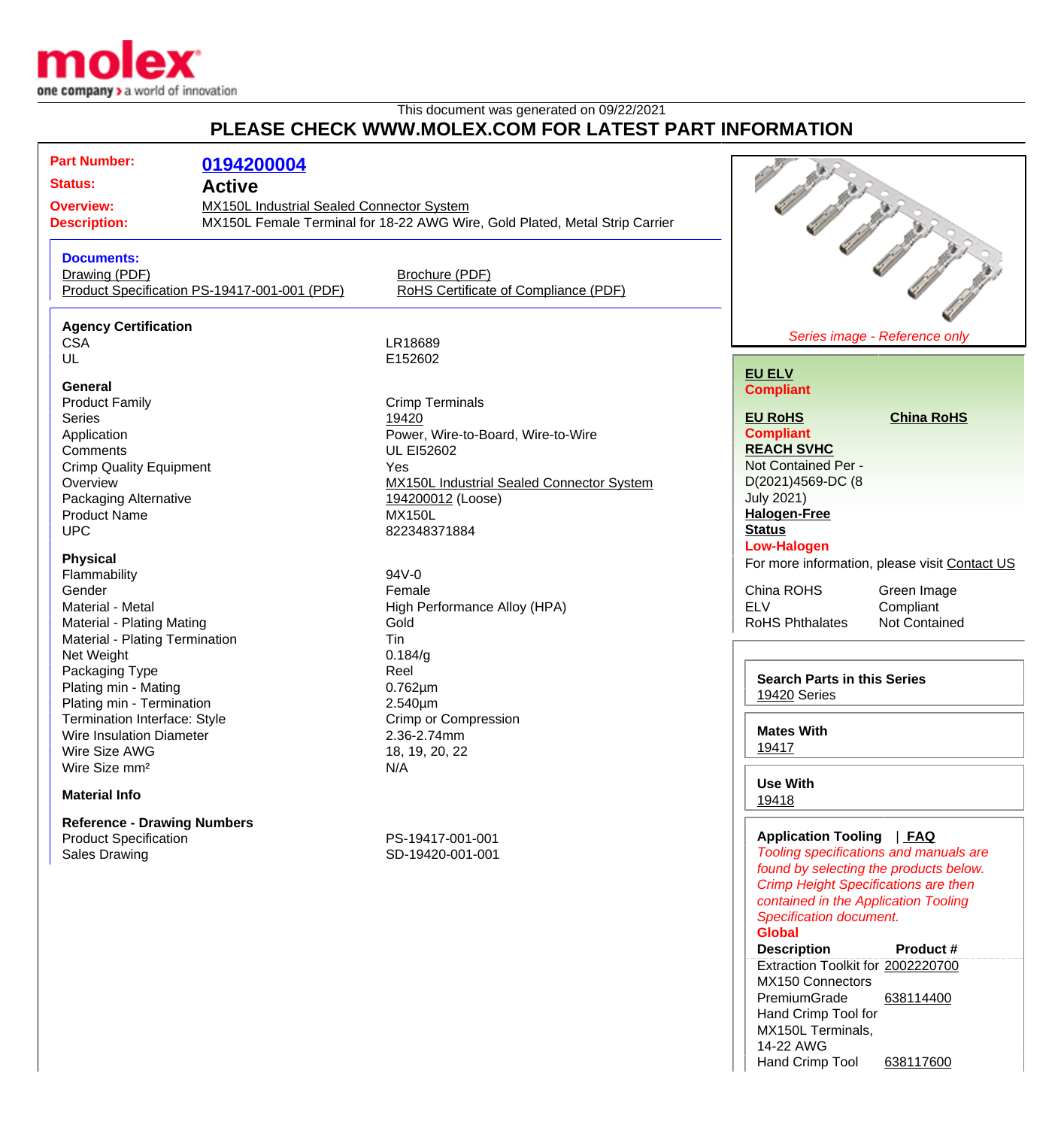Extraction Tool for [638131500](http://www.molex.com/molex/products/datasheet.jsp?part=active/0638131500_APPLICATION_TOOLIN.xml) MX150L, MX150, PT Bulb Socket, iGrid, SPOX, and Wire-to-Motor Terminals FineAdjust Applicator for Female Terminal, 18-24 AWG Wire [639008400](http://www.molex.com/molex/products/datasheet.jsp?part=active/0639008400_APPLICATION_TOOLIN.xml) T2 Terminator for [639108400](http://www.molex.com/molex/products/datasheet.jsp?part=active/0639108400_APPLICATION_TOOLIN.xml) Crimp Terminal, Female 18-24 AWG Wire

## This document was generated on 09/22/2021 **PLEASE CHECK WWW.MOLEX.COM FOR LATEST PART INFORMATION**